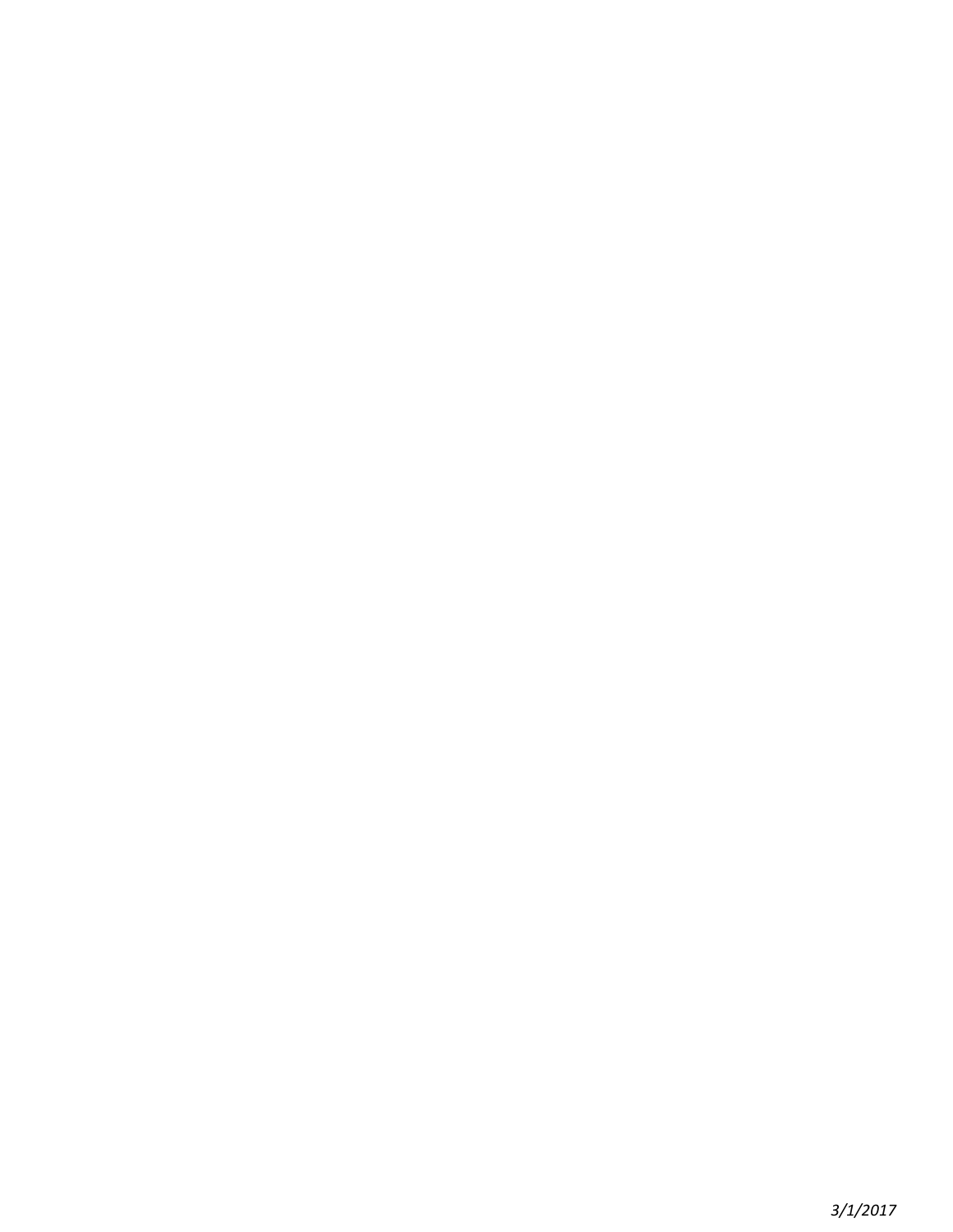The Ohio State University

COLLEGE OF **EDUCATION AND HUMAN ECOLOGY**  Department of Human Sciences Consumer Sciences Hospitality and Retail Management

#### **Hospitality and Retail Management (CONSCI-HRM-MS-A)** *Master of Science in Consumer Sciences – Hospitality and Retail Management Specialization – Plan A* Degree Type: **Research Focused Master of Science Degree** Minimum hours: **30 credits beyond a bachelor degree** Application Requirements: **GRE or GMAT TOEFL** For More Information: Department of Human Sciences 325 Campbell Hall 1787 Neil Avenue 614-688-2275 **Core Requirements (4 hours)** CONSCI 6000 Introduction to Research in Consumer Sciences (3) CONSCI 7900 Graduate Seminar in Consumer Sciences (1) **Research Methods and Statistics (choose two, 6 hours)** Common selections: PSYCH 6810, 6811; STAT 5301, 5302; AEE 8850, 8860, 8870; SOCIOL 6649; ESQREM 6625, 6641, 7627, 7648, 7651 **Specialization Requirement (choose minimum three, 9+ credits; unselected courses can be used as electives)**  CSHSPMG 8630 Services in the Hospitality and Retail Industries (3) CSHSPMG 8640 Managing Hospitality and Retail Operations (3) CSHSPMG 8660 Recent Developments in Hospitality and Retail Management (3) CONSCI 6010 Individual and Family Behavior in the Marketplace (3) CONSCI 7991 Research Practicum in Consumer Sciences (HRM Focus) (3) CSFRST 7574 Aesthetics, Appearance Management, and Self Presentation (3) CSFRST 7575 Psycho-Social and Cultural Aspects of Dress (3) **Major and Supporting Course Electives (6+ hours)** CONSCI 6020 Theories and Models in Consumer Sciences (3) CONSCI 7193 Individual Studies (1-4; repeatable) CONSCI 7194 Group Studies (1-4; repeatable) CONSCI 7880 Interdepartmental Seminar CONSCI 7992 Teaching Practicum in Consumer Sciences (1-4; repeatable) CONSCI 8193 Individual Studies (1-4; repeatable) CONSCI 8280 Advanced Quantitative Methods in Consumer Sciences (3) CONSCI 8894 Special Topic Seminar: Fashion and Retail Studies CONSCI 8896 Special Topic Seminar: Hospitality Management CSFRST 7472 History of American Dress: Issues, Theory and Method (3) CSFRST 7478 Textiles: A Global and Cultural History (3) CSHSPMG 7630 Advanced Food Service Systems Management (3) CSHSPMG 8610 Human Resource Management in Hospitality & Retail Industries (3) \*Additional elective courses from other departments and colleges determined by student and advisor **Thesis Research (minimum 5 hours)**

CONSCI 7999 Research for Thesis

[HRM@osu.edu](mailto:HRM@osu.edu) | \*Course may not double count as research methods/statistics and major courses.

*Note: Students exact curriculum may vary depending upon program of study determined by student and advisor, and approved by the Graduate Studies Committee.*